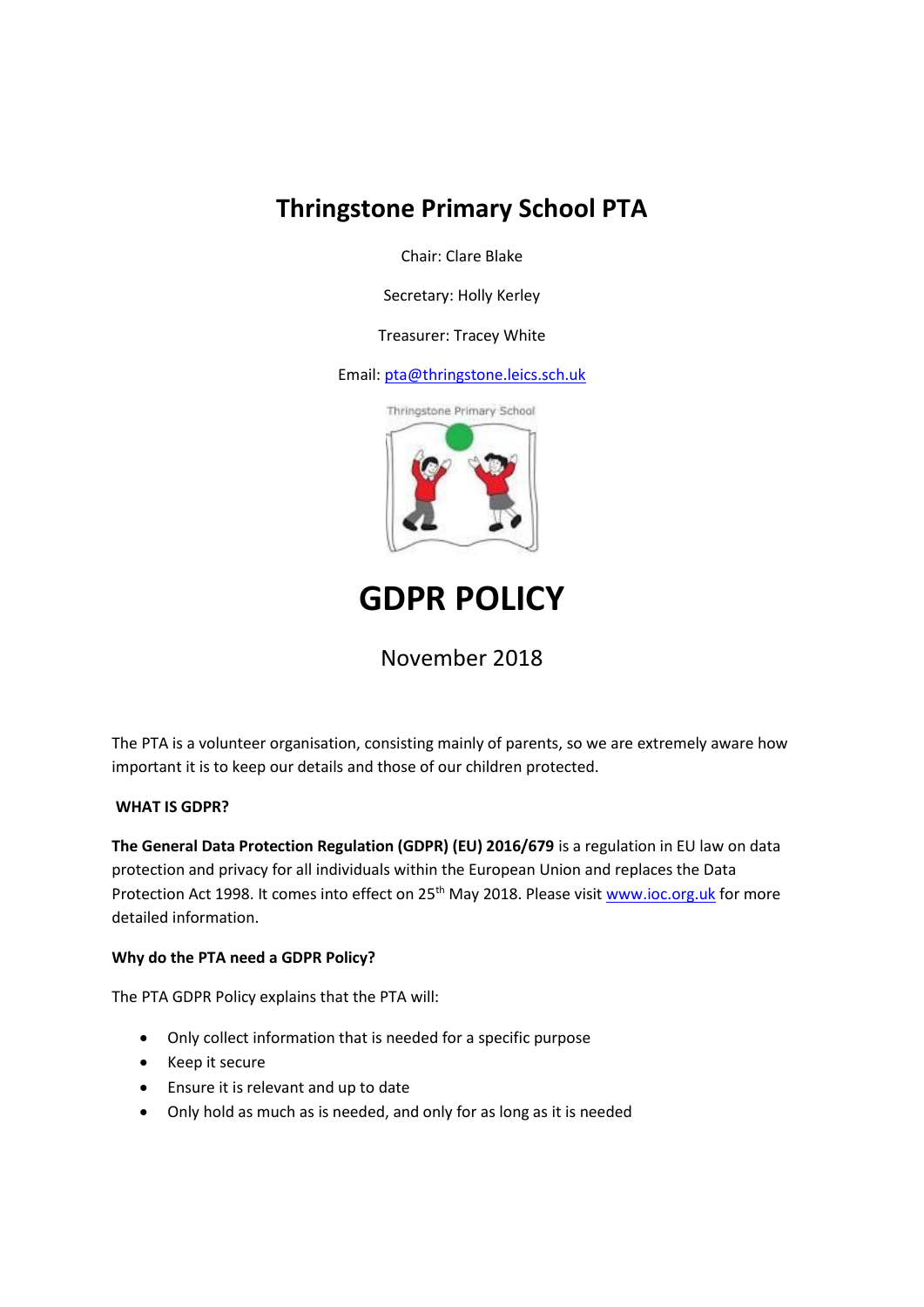#### **What long term information will the PTA request and why?**

The PTA will request for communication purposes only:

- A parent's name and email address in order for child/class/year group specific communication to be correctly directed.
- Consent to send:
- 1. Communication this includes all PTA fundraising activities, events, initiatives, encouraging attendance of events and volunteering. Examples of these are non-uniform days, discos, film clubs, summer and Christmas fairs.
- 2. Sending information to third parties this is only for potential future fundraising initiatives such as Christmas cards/tea towels/bags in which the children's designs are sent to the printers

#### **What short term information will the PTA request to send to a third Party and why?**

The PTA may offer fundraising initiatives from a third party that allow items to be ordered or places to be booked in return for the PTA receiving a donation. With these initiatives, parents will be required to complete an order or booking form, therefore giving permission for the PTA to pass their information to the third party.

Typically, personal information required will consist of a combination of the following:

- A parent's name, contact details and signature to confirm the order/booking. Allow the PTA or third party to get in touch with any queries
- Child's name, class and school in order for the items/tickets to be passed on correctly
- Address for any items that require postal deliver
- Allergy, dietary or medical information for health and safety reasons
- This information will be kept by the PTA for 2 weeks after the items have been issued, in case of any matters that need following up. The exact date will be given on each information letter.

#### **How is the information stored?**

All paper forms will be kept in a secure location in school. Information that has been transferred to computer data or was obtained electronically, will be kept in password protected profiles.

#### **Who has access to the information?**

Only PTA committee members (Chair, Secretary and Treasurer and event coordinators), are authorised this access this information. On occasion it may be necessary to pass on the information to other committee members. Reasons would include, but not limited to, distributing items to classes/children, confirming event attendance, when providing refreshments during events or ensuring our first aider is aware of any existing medical or allergic conditions.